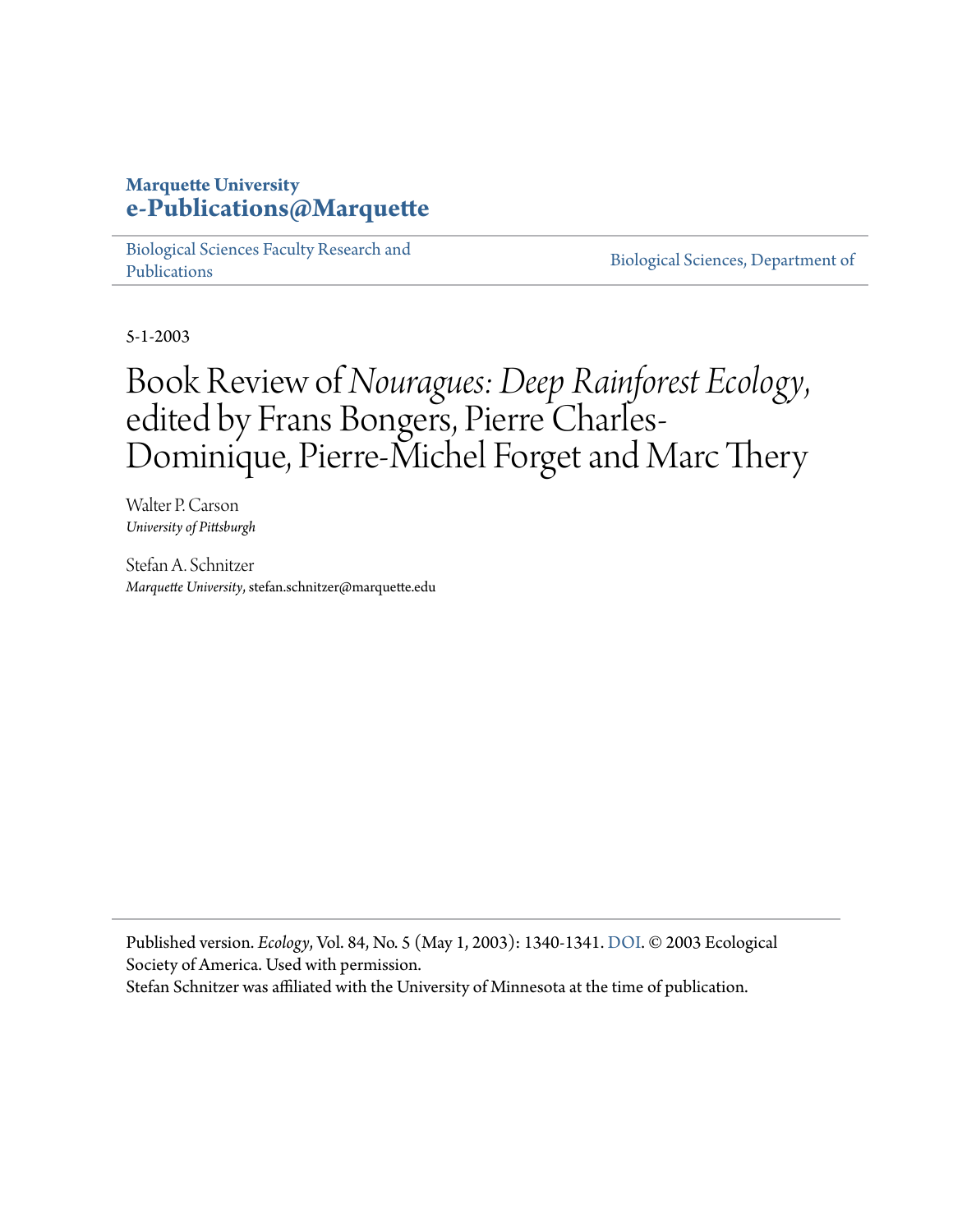## **Book Reviews**

*Ecology,* 84(5), 2003, pp.  $1340-1341$   $\circledcirc$  2003 by the Ecological Society of America

NOURAGUES: DEEP RAINFOREST ECOLOGY

Bongers, Frans, Pierre Charles-Dominique, Pierre-Michel Forget, and Marc Théry, editors. 2001. Nouragues: dynam**ics and plant-animal interactions in a neotropical rainforest.** Monographiae Biologicae. Volume 80. Kluwer, Boston, Massachusetts. xvi + 421 p. \$115.00, €125.00, £79.00, ISBN: 1-4020-0123-1 (acid-free paper).

In 1986, a group of dedicated tropical biologists from France established a remote biological field station in the middle of a 1000 km2 old-growth rainforest in French Guiana. The site is named in reference to indigenous groups who were present in the area up until the 18th century. The goal of the present edited volume is to ''present a synthesis of the scientific output of the research undertaken'' to date. The objective was not to present an ''exhaustive overview'' of the forest but rather to synthesize the results of research programs that were active at the station. The resident research programs were operating under the assumption that ''long evolutionary processes lead plant and animal communities of different phyletic lineages to establish complex interactions that govern forest dynamics and the distribution of biodiversity.''

The book is divided into five parts including an introduction and sections entitled ''Plant communities,'' ''Vertebrate communities and evolutionary ecology,'' ''Frugivory and seed dispersal,'' ''Forest dynamics and recruitment,'' as well as an extensive set of appendices listing the major plant and vertebrate taxa. The book is focused primarily on vertebrates and the interactions of vertebrates and seed dispersal, topics that reflect the interests of the founders of the Nouragues site. The flow of these sections and chapters was logical and well organized.

The first section consisted of three chapters that introduced the field station, geography, and climate, as well as an oddly placed chapter detailing understory light environments. This latter chapter explored patterns of understory light quality, for which few data exist, and confirmed patterns of light quantity, many of which have been found elsewhere. It would have been helpful, however, if the patterns of light quality had been included in a broader theoretical context, explaining why these patterns were important. The chapter describing the field station and its history was brief and to the point, with photos displaying the gridded  $50+$  ha permanent forest plot as well as the housing facilities and the canopy walkway. With regard to research, one never really obtained a feel for what sorts of studies would be allowed and encouraged at the site. Apparently, experimental studies are allowed, but to what extent is unclear. Regardless, the site seems a very attractive place to conduct research and this is certainly a site more North, Central, and South American scientists should consider for their own research (for more information see  $\langle$ www.cnrs.fr/nouragues $\rangle$ ). Indeed, only six of the 43 contributors came from countries other than France and The Netherlands. This is not a criticism but rather suggests an opportunity for North American and Latin American tropical biologists to interact with European biologists at this site. Perhaps the Organization of Tropical Studies or the Smithsonian could be enticed to explore some cross-site comparisons with the Nouragues station.

The section on plant communities consisted of four chapters, one of which was focused on paleoecology. These chapters gave a very nice introduction to the community ecology of the site and the tremendous plant species diversity found there. Nearly half of the tree species, however, remain unidentified below the family level. Rectifying this situation is currently an immediate priority of the botanical researchers. The coverage of the flora goes well beyond descriptions of lowland high rainforest and includes very nice descriptions of more xeric vegetation types that are associated with inselbergs and granite outcrops. The current descriptive work sets the stage for more experimental and process-oriented studies that will be necessary in order to understand the causes for the observed patterns. The chapter on paleoecology provides a nice, albeit brief, discussion of the interaction of both short-term and long-term temporal processes in shaping forest structure and composition.

The chapters in the section on vertebrate communities and evolutionary ecology focused on the diversity and composition of primates, bats, birds, fishes, and amphibians and reptiles. In general, these chapters were well done and well written, though typically the result of relatively short-term studies of a few years or less. Consequently, it was hard to get a feel for interannual variability in the taxa of interest. A chapter on canopy positional differences among primates seemed a bit out of place and could probably have been better justified in terms of the scientific motivations. There was a strong chapter on the adaptive significance of flocking in birds.

The section on frugivory and seed dispersal was nicely done and informative. The opening chapter, although brief, demonstrates the thoroughness of much of the research at Nouragues and confirms once again the importance of animal dispersal in tropical forests. For example, primates could create clumped patterns of seedling recruitment that could apparently overwhelm the subsequent effects of predators and pathogens that attack these seedlings in these localized patches. A chapter on bat frugivory and seed dispersal was quite thorough, but drew conclusions about species coexistence and the intensity of interspecific competition based upon putative niche differences; such conclusions are fraught with danger and circular in their reasoning. We suggest that these conclusions are in fact testable hypotheses that warrant further investigation. A chapter on frugivory and dispersal by kinkajous provided a wealth of information on this common but little-studied mammal.

The final section of the book focused on forest dynamics and recruitment and, in our view, was the strongest part of the book, but this may very well reflect our own research